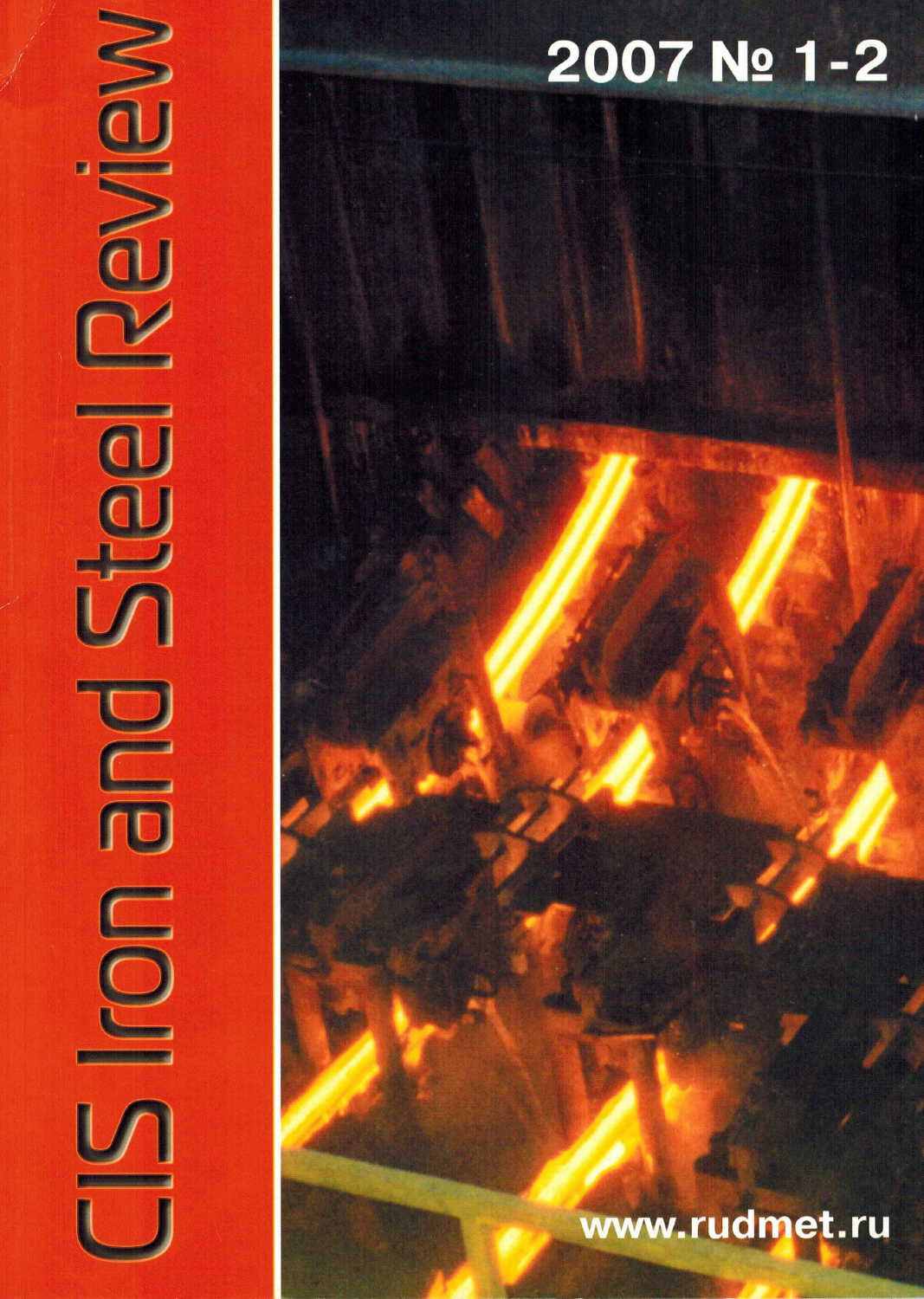(St. Petersburg State Polytechnic University, Russia)

The original technique of metallurgical expertise has<br>been developed for searching the causes of defects in<br>metallorsphip investigations of metal defect expecting<br>metallorsphip investigations of metal defect expecting been developed for searching the causes of defects in metal products. This technique includes panoramic metallographic investigations of metal defect areas using "Thixomet" image analyzer, micro X-ray analysis of nonmetallic inclusions revealed in defect area, thermodynamic simulation of phase formation processes occurring in liquid and solidifying steel as well as analysis of through technology of metal production. Such approach to investigation of defects allows to formulate reasoned opinions about their nature. The paper deals with some of defects of different steel grades; these defects have been originated due to nonmetallic inclusions in hot-rolled and cold-rolled sheet metal. Evolution of nonmetallic inclusions formed during steel deoxidation and ladle treatment as well as during consequent metallurgical operations has been shown. Technological rec ommendations for improvement of steel making practice for elimination of defects in metal products are proposed.

#### *Introduction*

The problem of rejection sorting occurring in finished products is always the subject of serious disagreements between steel makers and rollermen who try to find reasons of defects and parties in fault. Very often the fact of exist of nonmetallic inclusions near defect is itself considered as a base for this defect determination as a steelmaking one. However, sufficient arguments are required in every such case to justify this opin ion, to understand the nature of these inclusions and to devel op recommendations for defect elimination. The method of metallurgical expertise can solve not only a.m. problems of rea soned flaw separation between metallurgical stages, but also can be the base for development of technological recommen dations for improvement of manufacturing technology [1, 2].

#### *Materials and methods*

The samples of finished metal products as well as sam ples taken at different stages of the operating production of low-carbon deep drawing steels, including IF-steels, hotrolled sheet for high-strength shipbuilding steels as well as electric steels have been used as investigated materials.

The sections have been prepared at sample preparing equipment made by Buehler Ltd. Metallographic and micro X-ray investigations have been conducted on flat, longitudinal and transversal sections prepared from defective metal sam ples. In order to reveal microstructure of examined samples, etching in 3  $\%$  spirit HNO<sub>3</sub> solution has been undertaken.

Metallographic investigations have been conducted at Nikon Epiphot microscope equipped with Thixomet image

## **Metallurgical expertise as the base for determination of nature of defects in metal products** *A. Kazakov, P. Kovalev, S. Ryaboshuk*

analyzer. This analyzer allows to make panoramic images hav ing size as large as required; they are prepared via the method of "matching in fly" of adjacent fields of view. While sample stage moves to the neighbour field of view, the former field of view is matched in "pixel-to-pixel" mode to a field grabbed previously. Thereby we can form the panoramic image of the structure with arbitrarily large square and at the same time with high resolution. Panoramic investigations allow to exam ine complete square of a macro-defect with resolution sufficient for analysis of steel microstructure, including identifica tion of nonmetallic inclusions which decorate a defect.

Micro X-ray analysis of nonmetallic inclusions has been conducted using REM AVT-55 microscope (AKASHI) equipped by Link AN 10000/85S (GB) microprobe; CamScan MV2300D SEM microscope has been used for evaluation of content of light elements, if required.

Thermodynamic simulation of the processes of non metallic inclusions formation in liquid and solidifying steel has been carried out using original software [3]. The results of thermodynamic calculations are presented as isothermal sec tions of equilibrium diagrams for multi-component multiphase systems constituting surface of component solubility in metal (SCSM), and also the results themselves of simulation processes of nonmetallic inclusions formation in liquid and solidifying steel, undertaken within the framework of local equilibrium thermodynamics [3, 4, 10]. In the last case the results represented composition and mass of nonmetallic inclusions formed in liquid and solidifying steel.

#### *Results and discussion*

Previously we have carried out system-based investigations of the defects of slabs, hot-rolled and cold-rolled sheet, and the results of these investigations made the base for valid separation of defects between steelmaking and mill produc tion stages [1–2]. These results have been used not only for development of corresponding classifiers and atlases of defects, but they were also the base for improvement of steel making technology as well as for development of automatic systems for on-line monitoring of slab quality.

The present investigation is concerned in details with only those defects, whose steelmaking nature of forming has been proved with arguments, while their forming is connect ed, as a rule, with nonmetallic inclusions originated in liquid and solidifying steel.

#### Low-carbon deep-drawing steels

Let us consider the most common defect of cold-rolled sheet known as "skin". The inclusions accompanying the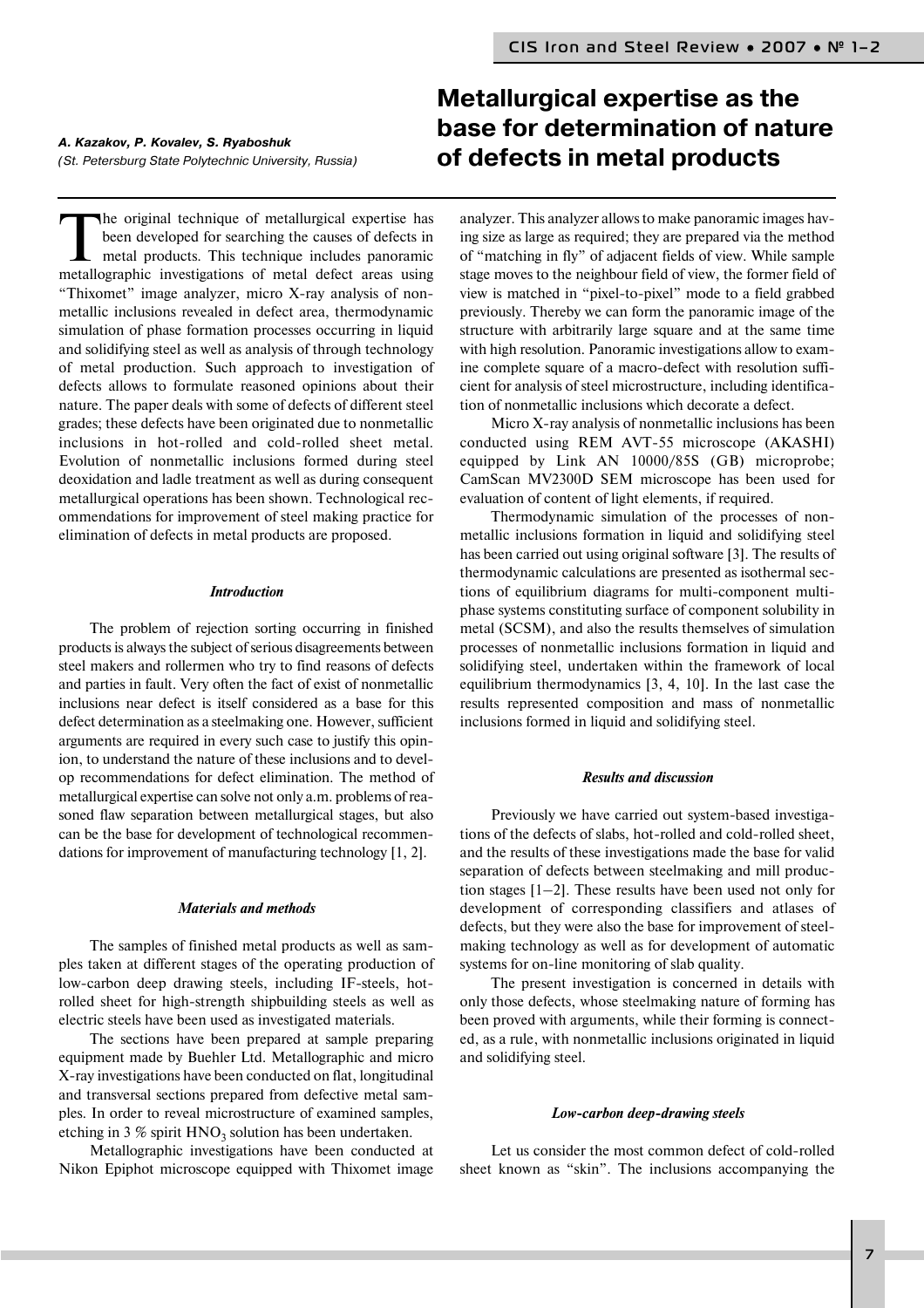

where they become non equilibrium. Then alu minum dissolved in deoxi dated steel will reduce iron from hercynite, and this interaction will make easy high melt adhesion of  $mFeO·nAl<sub>2</sub>O<sub>3</sub>$ .

It is difficult to remove such inclusions from metal and, on the contrary, the inclusions formed in deoxi dated metal and having alu mina composition practical ly do not interact with the melt, are hardly wetted by metal and are easily removed during metal ladle treatment and casting. Due to low dif fusion mobility of reagents, the speed of solid phase reactions inside inclusions is low, thereby degree of iron

Fig. 1. Nonmetallic inclusions formation mechanism in IF-steel based on surface of component solubility in metal for Fe-0.01C-O-0.02Si-Ti-Al system at 1,600°C

"skin" defect can be separated on two kinds: small  $Al_2O_3$ — FeO oxides with size 3–10 microns (containing up to 3% of Fe) and more large oxides with size up to 25 microns (con taining up to 20% of Fe). Both kinds of oxides revealed in the "skin" defect of cold-rolled sheet are products of deoxidation formed at steelmaking stage. It is confirmed by proximity of composition of these oxides and composition of nonmetallic inclusions found out in the samples taken consequently along whole technological route of steel production from ladle treatment and casting to hot and cold rolling of sheet.

The results of thermodynamic equilibrium calculations presented as the surface of component solubility in metal (SCSM) (Fig. 1) testify that figurative point of composition responding the real composition of deoxidated IF-steel is located in the area of  $Al_2O_3$  existence, i. e. deoxidation products containing exclusively pure  $Al_2O_3$  should form in liquid steel at aluminum concentration 0.01–0.04 %. However, in the conditions of real steelmaking it is impossible to intro duce aluminum in non-deoxidated melt with its immediate and uniform distribution in total volume. As soon as alu minum is introduced in non-deoxidated melt in the form of pigs or wire, all possible combinations of aluminum and oxy gen (i. e. those falling into the area of hercynite existence) appear in different local points of this melt (Fig. 1). Indeed, solid inclusions of  $FeO·Al<sub>2</sub>O<sub>3</sub>$  spinel or hercynite are formed in the melt at some distance

reduction from *m*FeO⋅*nAl*<sub>2</sub>O<sub>2</sub> compound depends on size of initial hercynite inclusions for other equal conditions. So, the larger is size of initial hercynite inclusion, the smaller is speed of hercynite reduction to alumina and the most stable is it in the melt. Indeed, as it was mentioned above, small oxides contained about 3 % Fe, while iron content in large inclusions reached 20 %.

Thereby metal over-oxidability before aluminum insertion into the melt has been responsible for originating of mFeO⋅nAl<sub>2</sub>O<sub>3</sub> inclusions with different compositions in investigated steels. In this connection, steel should be previ ously deoxidated (e. g. with silicon) before adding aluminum. It is necessary even for IF-steels having restricted silicon content because Si introduced for preliminary deoxidation has been used practically completely for elimination of metal over-oxidability.

Steel cleanness has been evaluated using Thixomet image analyzer in correspondence with ASTM E 1245. Content of nonmetallic inclusions in steel decreases substantially during ladle treatment and reaches 0.0006–0.0013 % (vol.) in the sample taken from the mold. Taking into account average steel content, we can calculate equilibrium (at  $1,600\text{ °C}$ ) content of oxygen dissolved in steel; it makes 2–6 ppm what correlates well with measurement data of steel oxidability obtained prac tically via EMF method (3–4 ppm). Using the methods of

from aluminum solubility area, where small amount of alu minum and rather high over oxidability of metal still remain. These inclusions forming in the conditions of local equilibrium in over-oxidated steel with aluminum "traces" as a result are getting into deoxidated metal

| Elements | Chemical composition in points (oxygen is balance), wt. % |                |      |          |     |                              |  |                  |  |  |     |              |       |  |       |  |
|----------|-----------------------------------------------------------|----------------|------|----------|-----|------------------------------|--|------------------|--|--|-----|--------------|-------|--|-------|--|
|          | 57                                                        | 58             | 59   | 60       | 61  | 62                           |  | 63 64 65 66      |  |  | 67  | 71           | 72 73 |  | 74 75 |  |
| AI       | 48                                                        |                |      | 41 41 21 | -23 | 0.4 41 52 46 15 28 0.5 52 31 |  |                  |  |  |     |              |       |  | 43 28 |  |
| Fe       | 5                                                         | $\overline{4}$ | - 10 | - 8      | 3   | 74                           |  | 4   0.5   4   27 |  |  |     | 20 74 1.4 26 |       |  | 19 34 |  |
| Ca       | 11                                                        | 11             | - 13 | - 21     |     | $-0.2$ 10                    |  | - 2.5 6.7        |  |  | 1.0 |              |       |  |       |  |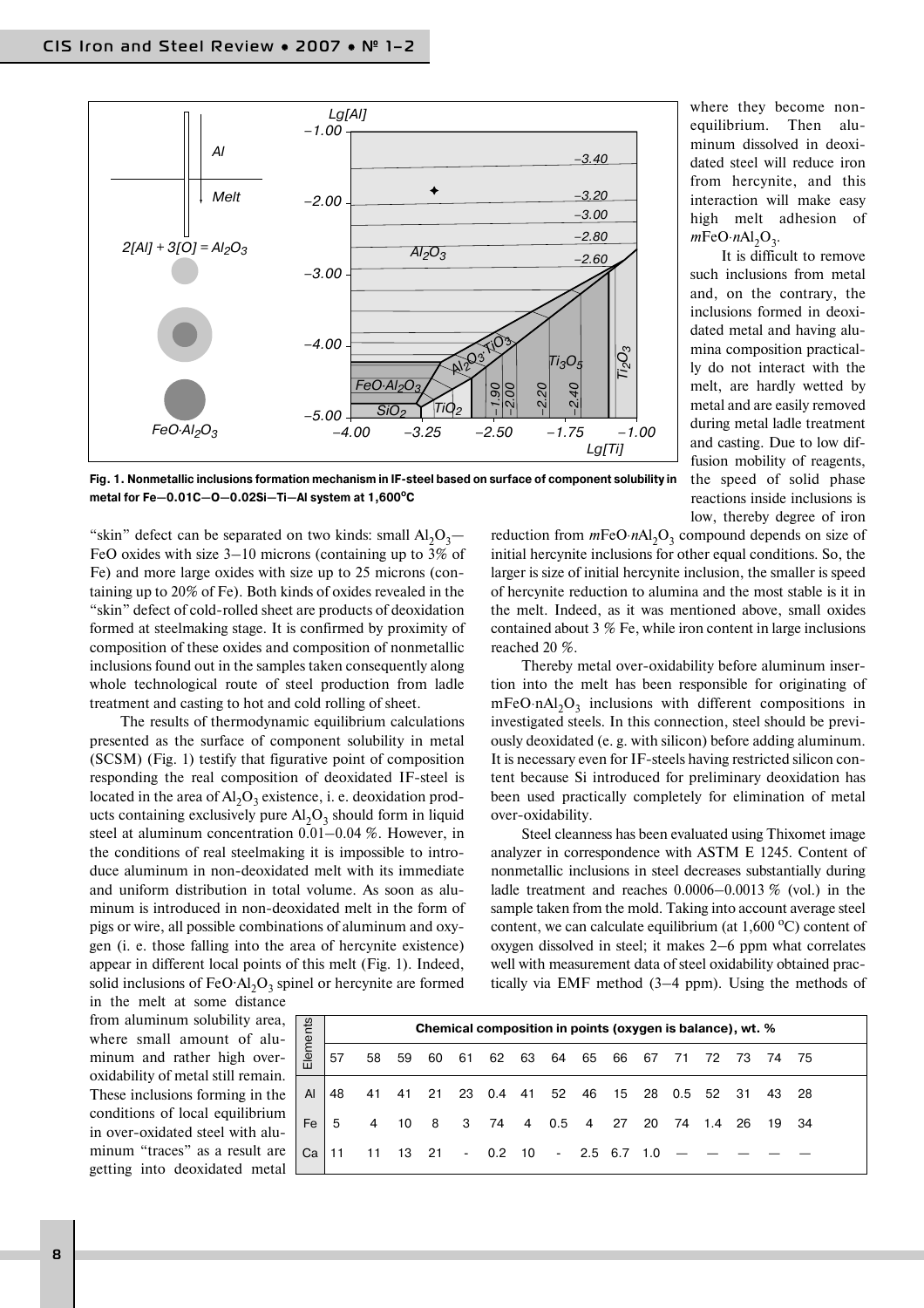

**Fig. 2. Composition of nonmetallic inclusions in metallic beads**

thermodynamic simulation of phase formation processes in liquid and solidifying melt [3], we can find volumetric content of secondary and ternary endogenous inclusions that will make 0.0006–0.0010 %; it also practically correlates with above mentioned experimental data obtained via the methods of quantitative metallography. We can make the conclusion about sufficiently complete removal of the main mass of pri mary nonmetallic inclusions using the existing technology of steel ladle treatment. It is confirmed also by composition of inclusions in metal samples at continuous casting, where only small inclusions with low content of iron oxides have been revealed.

In this investigation we did not reveal large primary inclusions with increased content of iron oxides in the sam ples before casting; however, they are presented in liquid metal because they have been found in pin point heterogene ity of a slab as well as in "skin" defect during consequent hot and cold rolling of continuously cast slab.

Additionally, large amounts of clusters of aluminum oxides with increased content of iron oxides have been found in metallic beads closed in rats on the surface of submerged nozzle of conticaster (Fig. 2). These rats consist of alumina inclusions assimilated by slag: up to 20 % of calcium oxides, up to 1 % of magnesium oxides and up to 27 % of iron oxides and the rest is aluminum oxides.

It should be mentioned that alumina inclusions absorbed by slag do not contain iron practically, while alu mina-based inclusions in grasped metallic beads contain large amount of hercynite-based inclusions, in addition to isolated inclusions of practically pure alumina. It confirms once more a difficulty of removing hercynite-like inclusions from steel owing to their good wettability by steel. Metallic beads have been found enclosed in rather rough shell of iron oxides; it testifies about presence of secondary oxida tion during casting.

Investigation of technological parameters of melts having "skin" defect on the surface of cold rolled sheet has shown that these melts had amount of aluminum (introduced into liquid steel at different stages of steelmaking process) exceeded substantially the values noted in technological documentation. Possibility of "skin" defect formation increases with exceeding critical amount of aluminum introduced into steel. The more aluminum is introduced into liq uid steel at all stages of steelmaking process, the more

nonmetallic inclusions are revealed in the defect itself, and the more complicated is its morphology and appearance. Increased aluminum consumption at different stages of steel making process leads to increase of amount of deoxidation products, while these products provide clogging of steel pour ing and submerged nozzles [5–7]. This fact is confirmed by increased values of aluminum oxidized during casting in the melts characterized by "skin" defect presence. In these melts concentration of aluminum been oxidized during casting reaches 0.051 %, while in the melts without "skin" this parameter does not exceed 0.005–0.010 %. To prevent increased aluminum oxidation during casting it is necessary to minimize its consumption and to improve the technology of protection of jet and metal mirror in steelmaking ladle and tundish as well as in mold.

#### **High-strength shipbuilding steels**

Below we shall show how improvement of deoxidation technology for sheet steels of shipbuilding purpose can pro vide high ductility of such steels in z-direction. We have examined steels processed by aluminum and silicocalcium according to different deoxidation schemes. Before this investigation, only partial cutting off furnace slag has been undertaken during steel tapping from the furnace, while alu minum has been added at once up to 3 kg/t, without prelim inary deoxidation by ferrosilicon or ferromanganese. Final deoxidation by silicocalcium has been conducted by additives of this ferroalloy in barrels fixed on traveling bar. Such tech nology did not provide high metal quality, thereby up to 30 % of production volume has been rejected as defective via z-properties.



**Fig. 3. The cavities around the nonmetallic inclusion after tensile test**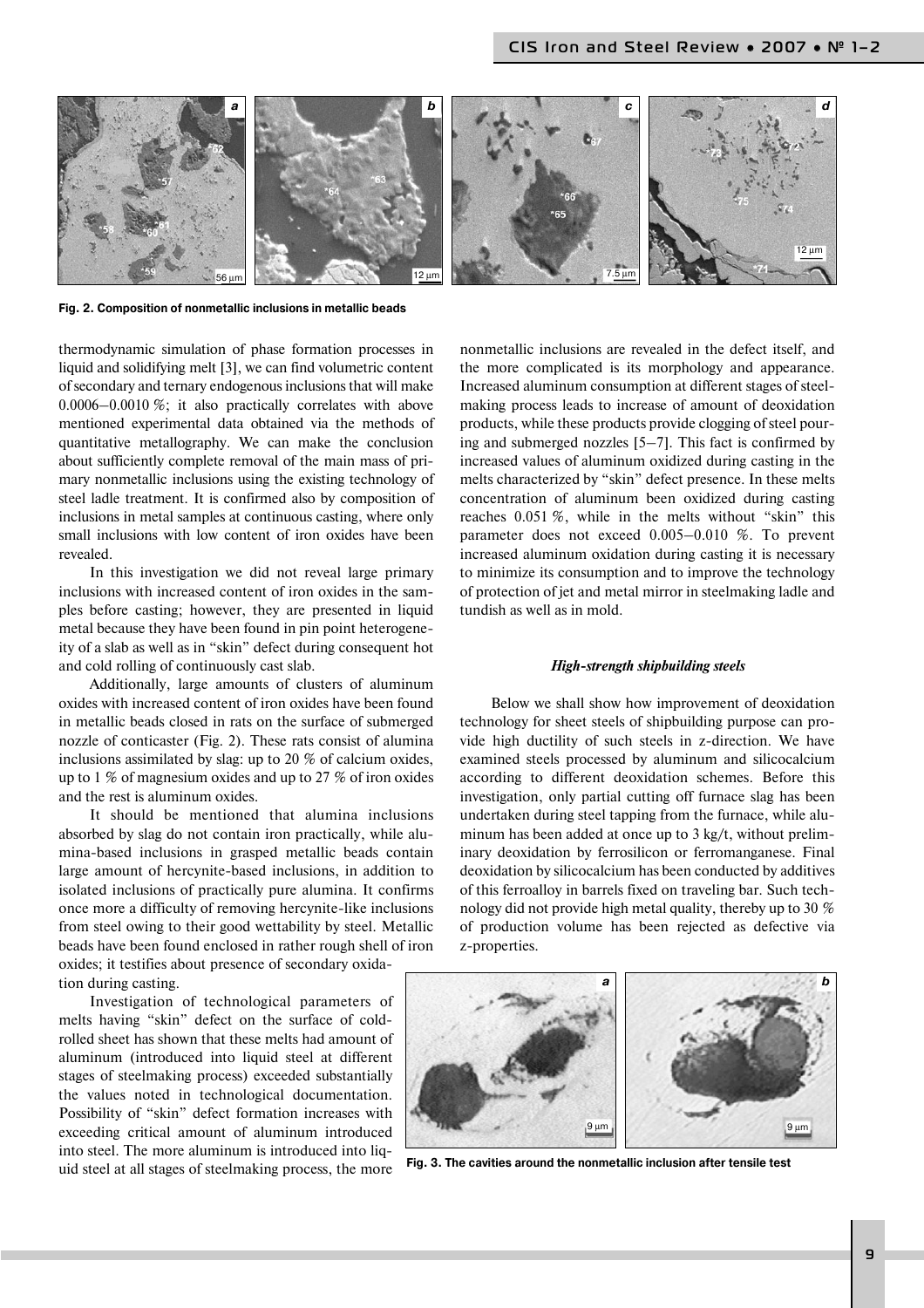

Fig. 4. Nonmetallic inclusions formation mechanism in high-strength shipbuilding steel based on **surface of component solubility in metal for Fe—0.07C—O—0.25Si—Ca—Al system at 1,600 oC**



Fig. 5. Calcium hexa-aluminate (a) and manganese sulfide sur**rounded by sulfur segregation (***b***)**

The results of investigations of steel samples molten via this technology have shown that clusters of large nonmetal lic inclusions of different composition and morphology have been found out in the areas adjacent to destruction place. Size of these inclusions inside clusters reached 70 microns and volumetric content in destruction area  $-$  up to 1 %. These inclusions are distributed very irregularly as clusters,

conglomerates and lines in the metallic matrix. Testing during deformation leads to forming of cav ities (Fig. 3) that are source of micro-crack origination and cause of metal destruction. Micro  $X$ -ray analysis has shown that these inclusions consist of calcium aluminates of different composition, her cynite-based compounds, magnesial spinel and fayalite. The nature of inclusions forming of  $FeO·A<sub>1</sub>·O<sub>2</sub>$  system has been discussed above on the example of deep drawing steel. Let us consider con sequently an origination of each of remaining kinds of inclusions.

Composition of calcium aluminate inclusions that are formed in this system can be determined according to the position of figurative point of steel composition on the corresponding SCSM (Fig. 4). It will be identified as calcium hexa- $(CaO·6A<sub>1</sub>O<sub>3</sub>)$ and bi-  $(CaO·2Al<sub>2</sub>O<sub>3</sub>)$  aluminates. These dark-grey crumbly round inclusions with size up to 70 microns have such features that every of them include inter nal metallic layers (Fig. 5, *a*).

The mechanism of such calcium depleted and steel-impregnated porous deoxidation products forming consists in the following idea. Formation of calcium hexa- and bialuminates occurs in the interaction area between calcium and the melt. Clusters of inclusions coagulate and sinter in conglomerate; however, complete sintering is not reached due to high melting point of calcium depleted aluminates, thereby steel melt remains between single particles. It is difficult to remove such inclusions from metal because they are kept in the melt owing to capillary forces. That is why it is required to exclude forming at least the most refractory

calcium hexa-aluminates during deoxidation by silicocalcium. If calcium content is low, unfavorable inclusions of cal cium hexa- and bi- aluminates are formed, and residual calcium concentration is insufficient for interaction with sulfur.

In inter-dendrite space of such metal we can observe wide areas of sulfur segregation with manganese sulfides in the center of such areas (Fig. 5, *b*).

As follows from simulation results for other equal condi tions, the part of calcium hexa- and bi- aluminates decreases with elevation of calcium introduction in steel and the part of slag inclusions on the base of equimolar aluminates rises while residual calcium concentrations are combining sulfur in solid sulfides (Fig. 6). It is shown that steel deoxidation by 0.03 % Al is rather sufficient for active interaction between introducing calcium and sulfur. Consequent increase of con centration of introducing aluminum does not lead to efficien cy rise of interaction between calcium and sulfur.

Presence of calcium-depleted aluminates, manganese sulfides as well as segregation areas around these inclusions in



**Fig. 6. Composition and mass of nonmetallic inclusions vs. calcium introduced in steel**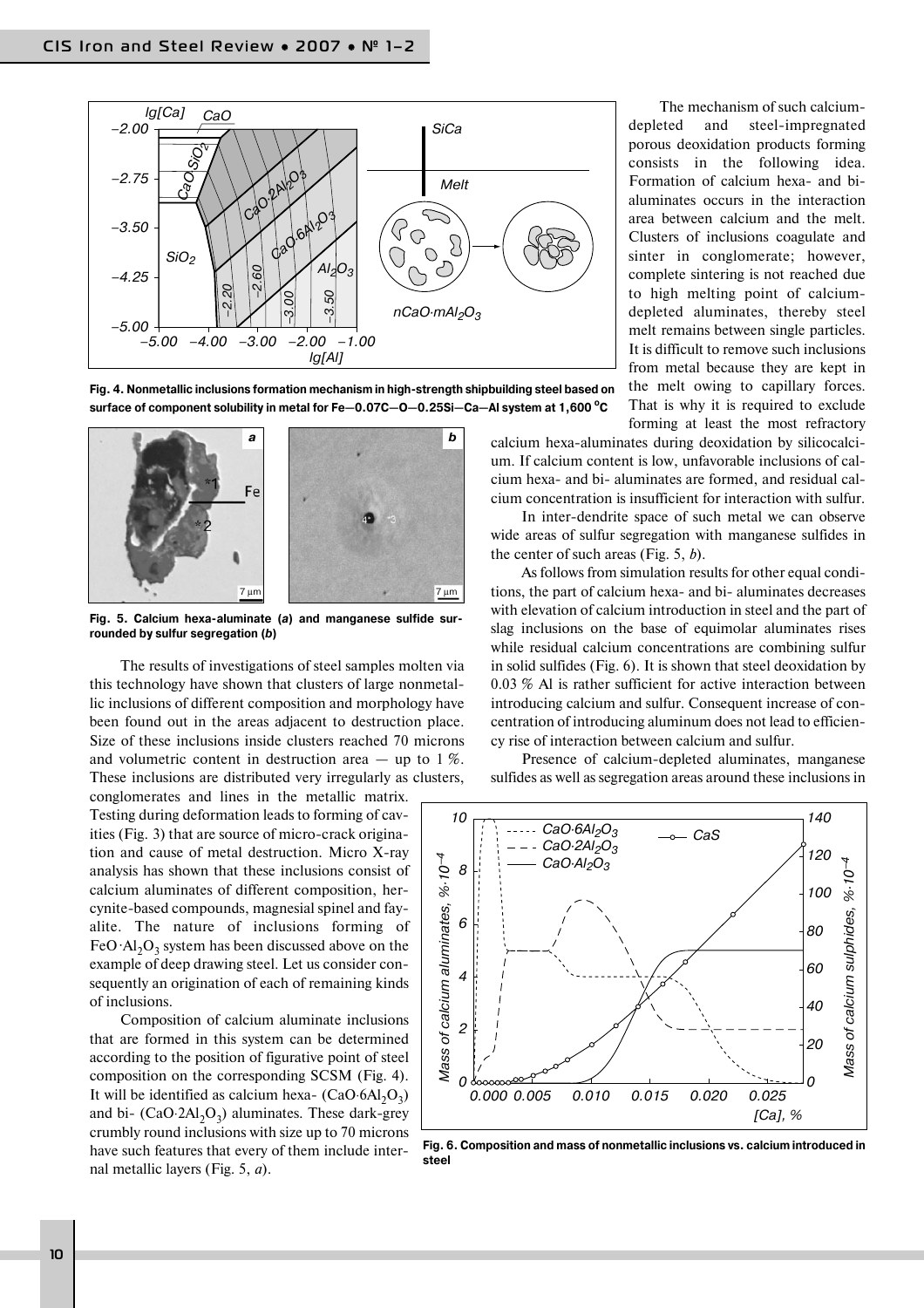steel testify that applying ladle treatment can not provide required calcium concentration in the solution; it leads to a forming of nonmetallic inclu sions that are unfavorable in their morphology and it is diffi cult to remove them from steel [8–9].

Inclusions of  $MgO·Al<sub>2</sub>O<sub>3</sub>$ (magnesial spinel) have been revealed as large uniform clasters (Fig. 7, *a*) or small particles that are so-called bases or substrates

for precipitation of calcium hexa- and bi-aluminates. Endogenous inclusions of magnesial spinel are formed (Fig. 7, *b*) due to alumothermal magnesium reduction from lining during steel tapping out of the furnace when steel jet contacts with aluminum located on the bottom of steel-pouring ladle or if aluminum is added into the melt just near the ladle lining [10].

Origination of magnesial spinel can have also exogenous nature, if the particles of magnesite refractories during steel tapping out of the furnace are broken away when contacting with liquid steel and are absorbed by the melt stream.

Revealed fayalite  $FeO·SiO<sub>2</sub>$  inclusions have exogenous nature because they contain up to 50 % FeO, while steel deoxidation products with silicon contain not more than 10 % FeO, according to thermodynamic calculations.

The results of accomplished work for revealing the nature of inclusions became the base for improvement of steel ladle treatment technology; this improvement includes com plete cutoff of furnace slag, preliminary steel deoxidation by ferrosilicon, lowering of aluminum consumption by 2 times and usage of tribe unit for aluminum and silicocalcium wire introduction. After such treatment, not more than 0.01% (vol.) of separate and uniformly distributed nonmetallic inclusions with size 3–30 microns have been revealed in the samples after their destruction; in this case cavities and cracks around inclusions were absent. The main mass of inclusions consists of equimolar calcium aluminates and calcium sul fides. Usage of the new technology allowed to decrease by 10 times rejects caused by properties in z direction.



**Fig. 7. Endogenous inclusions of magnesial spinel (***a***) and surface of component solubility in metal for Fe—0.07C—O—0.0005Mg—Ca—Al system at 1,550 oC (***b***)**

inclusions such as FeO·Al<sub>2</sub>O<sub>3</sub>, 3Al<sub>2</sub>O<sub>3</sub>.2SiO<sub>2</sub> and AlN have been revealed in the areas directly adjacent to the breakage place.

The nature of hercynite-based inclusions and the methods of prevention of such inclusions forming have already been examined before in this paper.

So we need to examine the nature and control methods for AlN and  $3\text{Al}_2\text{O}_3$  : 2SiO<sub>2</sub> inclusions (Fig. 8, *a, b*). The results of thermodynamic simulation testify that correspon ding areas of these compounds exist on SCSM (Fig. 8, *c*).

If we take preset [N] content as much as 0.0057 % we shall find out that restriction of [Al] content less than 0.23 % can help to exclude forming AlN inclusions, while [Al] con tent more than  $0.27\%$  will limit  $3Al_2O_3$  2SiO<sub>2</sub> forming. In other words, we need to have rather large amount of Al to minimize  $3Al_2O_3$ :  $2SiO_2$  forming, but not so large amount to provoke AlN forming in the end of solidification. At [N] >  $0.0050\%$  it is impossible to find so-called "technological gates" of aluminum concentration that can exclude forming of both kinds of nonmetallic inclusions. Only at  $[N] = 0.0040\%$  such "technological gates" becomes rather wide ( $[A] = 0.27-0.33\%$ ) to be recommended for practical usage. The less nitrogen content in steel we shall have, the wider these "gates" will be meaning recommended aluminum content.  $\frac{8}{5}$  -2.25<br>
-3.13<br>
-4.50<br>
-4.50<br>
-4.50<br>
-4.50<br>
-4.50<br>
-4.50<br>
-4.50<br>
-4.50<br>
-4.50<br>
-4.50<br>
-4.50<br>
-3.63<br>
-2.75<br>
-1.88<br>
Individual for electric steels of component solubility in metal for<br>
wincultsions such as FeOAl<sub>2</sub>O

In order to exclude AlN forming, nitrogen can be removed out of solution using additives of more strong nitride-forming agent (titanium), but this recommendation is

#### *Electric steels*

Let us examine two kinds of defects mostly often met in these steels and called "through breakage".

Products of steel deoxidation and alu minum nitrides can be the cause of one kind of these defects forming. Clusters of nonmetallic



Fig. 8. Inclusions of AIN (*a*), 3Al<sub>2</sub>O<sub>3</sub>.2SiO<sub>2</sub> (*b*) in electric steel and surface of component solubility in metal for **Fe—0.04C—0.25Mn—O—Si—Al system at 1,500 oC (***c***)**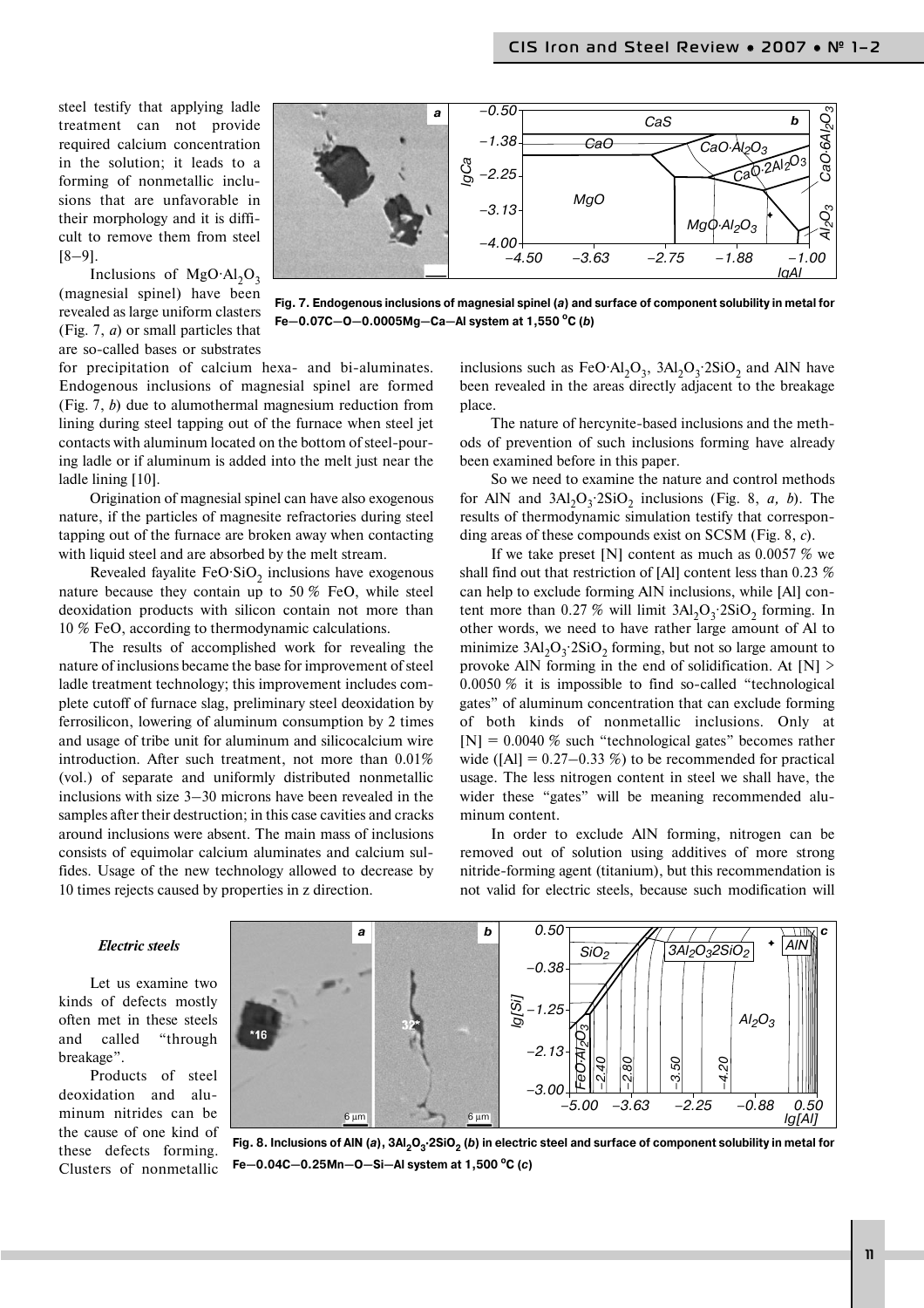

**Fig. 9. Panoramic investigations of "through break" defect**

lead to fine grain forming and steel magnetic properties losing. Inclusions of aluminum nitrides (AlN) have been revealed in the melts with increased nitrogen content in finished steel and in the melts with increased aluminum content (when alu minum has been added during tapping and ladle treatment). It was established that high nitrogen content in steel is connected with increased nitrogen content in oxygen using for metal blow ing in converter, and that size of inclusions becomes larger with decrease of slab solidification speed. This speed depends on steel temperature in the mold and casting speed.

Alongside with the above mentioned restrictions regard ing "technological gates" of aluminum content, to prevent "through break" defect forming in the area of clusters of non metallic inclusions it is necessary to use purified oxygen for blowing in an oxygen converter, so that nitrogen content in finished metal should not exceed 0.0040%. Additionally it is necessary to exclude increased metal oxidability at converter tapping stage and to avoid chemical heating from the ladle treatment technology.

There is another kind of "through break" defect. Though nonmetallic inclusions being deoxidation products are also located in the neighbourhood of such defect, they were not the cause of break. Panoramic investigations of the flat thin section testified that deformation traces are com pletely absent in the sections directly adjacent to the place of metal break and along micro-cracks accompanying this break. We can observe here absolutely brittle destruction without any visible plastic deformation. On the contrary, the rest metal between breaks and cracks is characterized by large-size deformed grain (Fig. 9).

Enormous number of copper-based dispersed precipitations has been revealed along breaks and cracks. The same areas contain such strongly liquating elements as sulfur and phosphorus. Dispersed precipitations in the sheet defect areas testify that precipitation hardening of steel occurred in this case. It is accompanied with increase of yield strength and decrease of metal ductile parameters in local areas.

Increased concentration of copper, sulfur and phospho rus is a sequence of a string zonal segregation. The mecha nism of such strings formation is the following. In the case of stopping of equipment operation, non-uniform slab cooling

or its slow solidification, so-called "bridges" can be formed. These "bridges" block free access of liquid metal to underly ing volumes of solidifying steel to compensate its shrinkage. Just before complete solidification of these underlying vol umes, all impurities collected in the upper part of solidifying ingot due to zonal segregation are sucking into the narrow channels of interdendritic space. Thereby high concentration of phosphorus, sulfur and copper are localized in this inter dendritic area, and their local concentration values exceed average concentration in steel by dozens of times.

The results of thermodynamic calculations for copper concentration values  $(0.07-3.5\%)$  determined in the strings of zonal segregation testify that temperature range of precip itation hardening makes  $250...500 °C - 250...920 °C$  respectively. In this temperature range copper is extracted as dis persed particles, causing the effect of precipitation hardening.

Analysis of technological data of melting, ladle treatment and casting of the melts which samples have been affected with this defect has shown that casting of these melts is con nected with stopping the equipment, non-uniform speed or low speed as well as with rather high metal overheating above liquidus temperature. All above mentioned factors strengthen the processes of isolation and segregation of impurities, and it leads to zonal chemical heterogeneity forming according to the mechanism of string forming described above.

To minimize or totally prevent appearance of "through break" defect in the areas of zonal segregation, it is necessary not to allow high values of metal overheating during casting, to provide uniform casting speed without stopping the equip ment and to lower copper content in the scrap.

#### *Conclusions*

Thereby, the technique of metallurgical expertise of the defects in metal products developed in the presented work allowed not only to determine the nature of these defects forming, but also made the base for improvement of manu facturing technologies. This information can be used for development of the systems for monitoring and control of metal product quality at all technological stages.

#### **REFERENCES**

- 1. *Kazakov A. A., Kovalev P. V.*/ Nonmetallic inclusions and the nature of cold-rolled sheet defects. Part 1. Detect "Skin" // "Chernye metally".— 2006. No. 2. p. 32–37.
- 2. *Kazakov A. A., Kovalev P. V.*/ Nonmetallic inclusions and the nature of some rolling defects of cold-rolled sheet // Stal. — 2006. No. 2. p. 59–62.
- 3. *Kazakov A. A.* Optimization and numerical simulation of the processes of nitrogen-containing compounds forming in liquid and solidifying steel. Leningrad, 1989, 44 p.
- 4. *Mikhailov G. G.* Thermodynamic principles of optimiza tion of the processes of steel deoxidation and modifica tion of nonmetallic inclusions. Chelyabinsk, 1985, 386 p.
- 5. *S. N. Singh*. Mechanism of alumina buildup in tundish